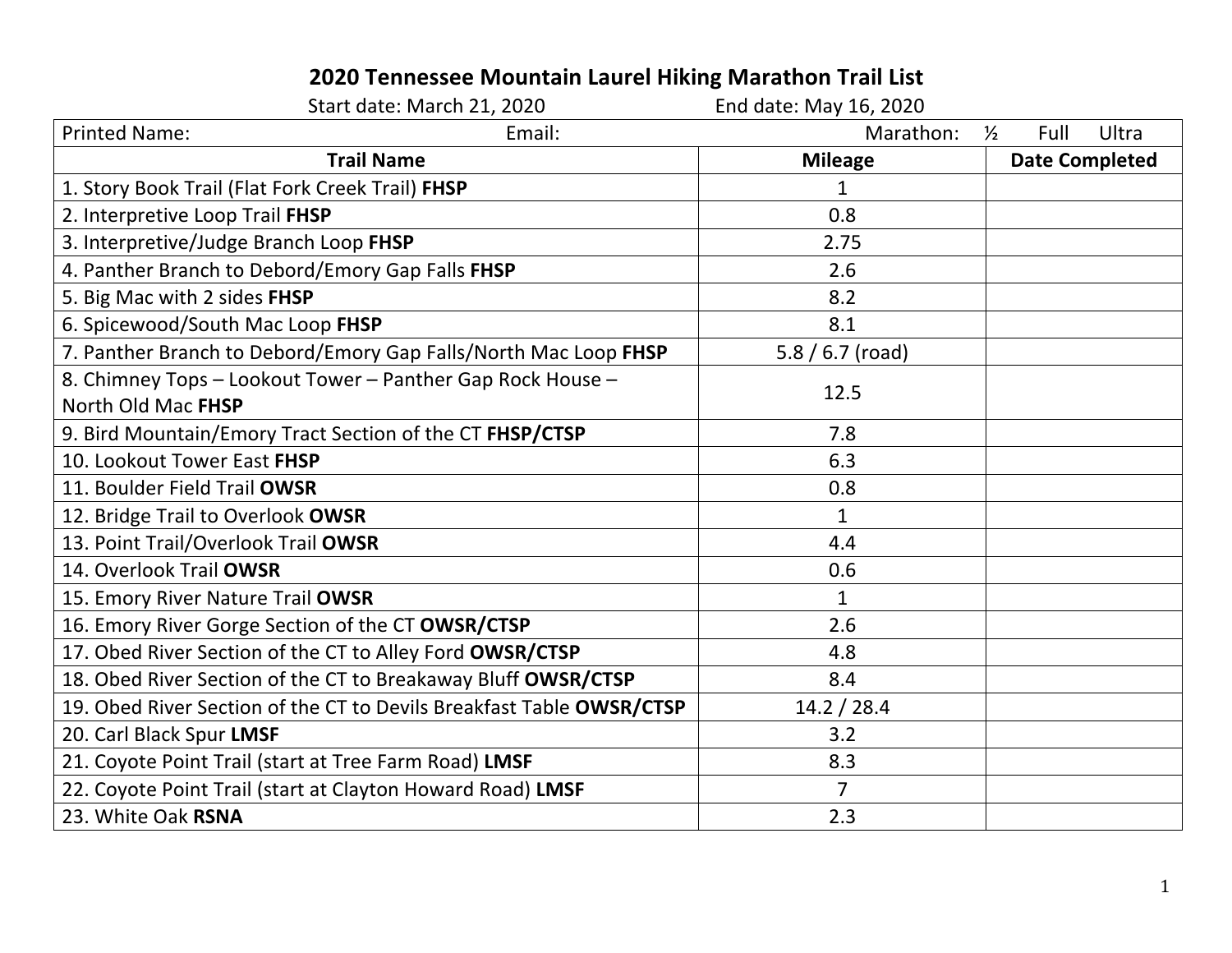## **2020 Tennessee Mountain Laurel Hiking Marathon Trail List**

|                                                                                    | Start date: March 21, 2020 | End date: May 16, 2020 |                                |  |
|------------------------------------------------------------------------------------|----------------------------|------------------------|--------------------------------|--|
| <b>Printed Name:</b>                                                               | Email:                     | Marathon:              | Full<br>Ultra<br>$\frac{1}{2}$ |  |
| <b>Trail Name</b>                                                                  |                            | <b>Mileage</b>         | <b>Date Completed</b>          |  |
| 24. Gentlemen's Swimming Hole RSNA/BSFNRRA                                         |                            | 0.7                    |                                |  |
| 25. Gentlemen's Swimming Hole/Meeting of the Waters RSNA/BSFNRRA                   |                            | 2.5                    |                                |  |
| 26. Massengale Loop and Kellogg Loop RSNA                                          |                            | 3.25                   |                                |  |
| 27. Northrup Falls CCSNA                                                           |                            | 1.4                    |                                |  |
| 28. Pogue Creek Canyon Overlook PCCSNA                                             |                            | 1.75                   |                                |  |
| 29. Pogue Creek Canyon Overlook/Upper Canyon Trail/Mesa Top Trail<br><b>PCCSNA</b> |                            | 6.2                    |                                |  |
| 30. Hazard Cave Loop Trail PCCCMSP                                                 |                            | 1.6                    |                                |  |
| 31. Hazard Cave PCCCMSP                                                            |                            | 0.5                    |                                |  |
| 32. Indian Rock House PCCCMSP                                                      |                            | 0.4                    |                                |  |
| 33. Hazard Cave/Natural Bridge PCCCMSP                                             |                            | 2.9                    |                                |  |
| 34. Hidden Passage Loop PCCCMSP                                                    |                            | 7.8                    |                                |  |
| 35. Hidden Passage/Double Falls/Tunnel Trail PCCCMSP                               |                            | 10.1                   |                                |  |
| 36. Pickett State Park Highlight Loop PCCCMSP                                      |                            | 4.6                    |                                |  |
| 37. Ladder Trail PCCCMSP                                                           |                            | 0.95                   |                                |  |
| 38. Ridge Trail PCCCMSP                                                            |                            | 2.65                   |                                |  |
| 39. Burnt Mill Bridge Loop BSFNRR                                                  |                            | 3.6                    |                                |  |
| 40. Angel Falls Rapids BSFNRR                                                      |                            | $\overline{4}$         |                                |  |
| 41. Angel Falls Overlook BSFNRR                                                    |                            | 5.6                    |                                |  |
| 42. Honey Creek Loop BSFNRR                                                        |                            | 5.63                   |                                |  |
| 43. Twin Arches Loop BSFNRR                                                        |                            | 4.5                    |                                |  |
| 44. Oscar Blevins Farm Loop BSFNRR                                                 |                            | 3.8                    |                                |  |
| 45. O&W Trail BSFNRR                                                               |                            | 4.6                    |                                |  |
| 46. John Litton Farm Loop BSFNRR                                                   |                            | 6.3                    |                                |  |